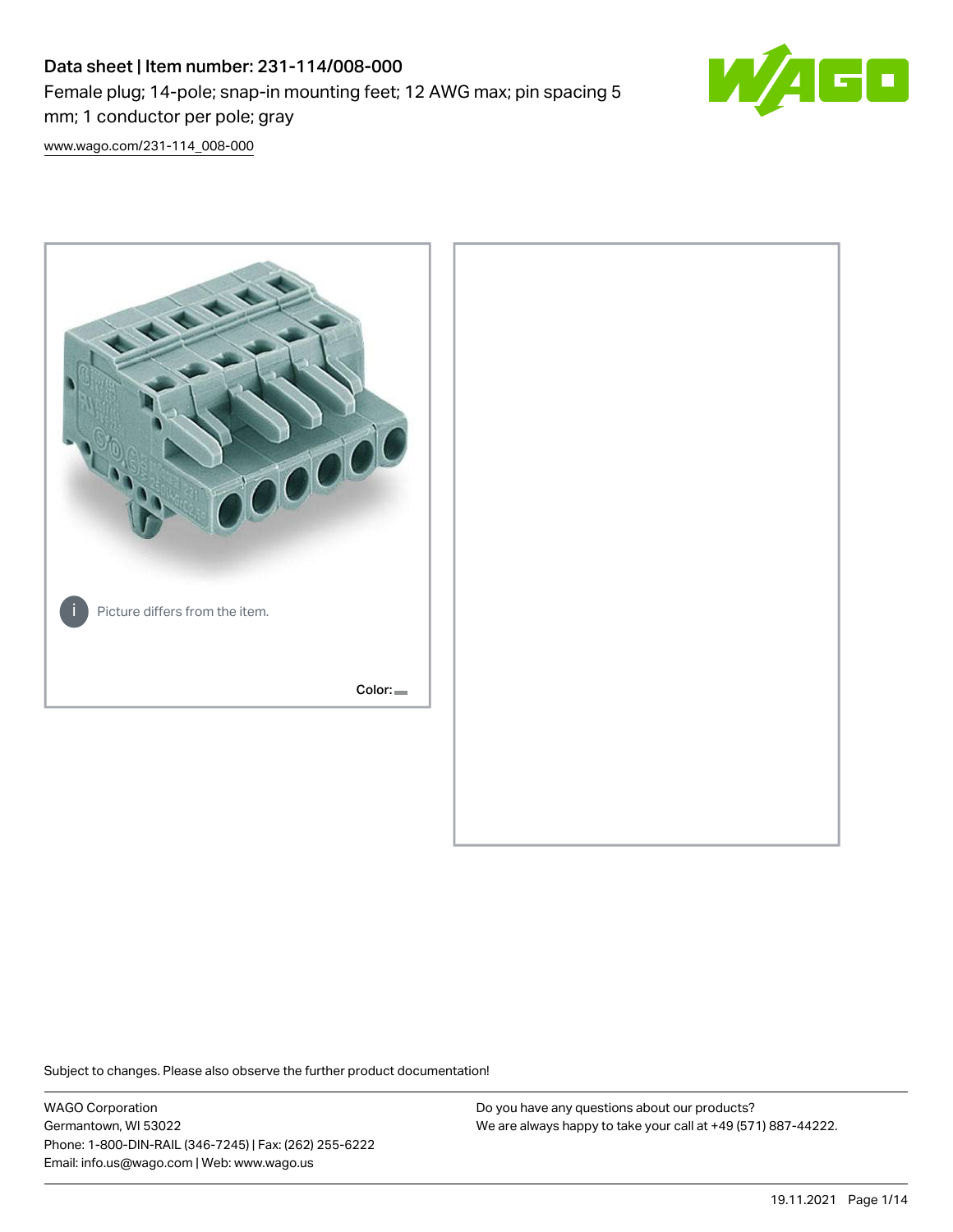

Dimensions in mm

 $L =$  (pole no. x pin spacing) + 1.5 mm

2- to 3-pole female connectors – one latch only

#### Item description

- **Universal connection for all conductor types**
- Easy cable pre-assembly and on-unit wiring via vertical and horizontal CAGE CLAMP<sup>®</sup> actuation  $\blacksquare$
- $\blacksquare$ Integrated test ports
- $\blacksquare$ With coding fingers

Subject to changes. Please also observe the further product documentation! Data

WAGO Corporation Germantown, WI 53022 Phone: 1-800-DIN-RAIL (346-7245) | Fax: (262) 255-6222 Email: info.us@wago.com | Web: www.wago.us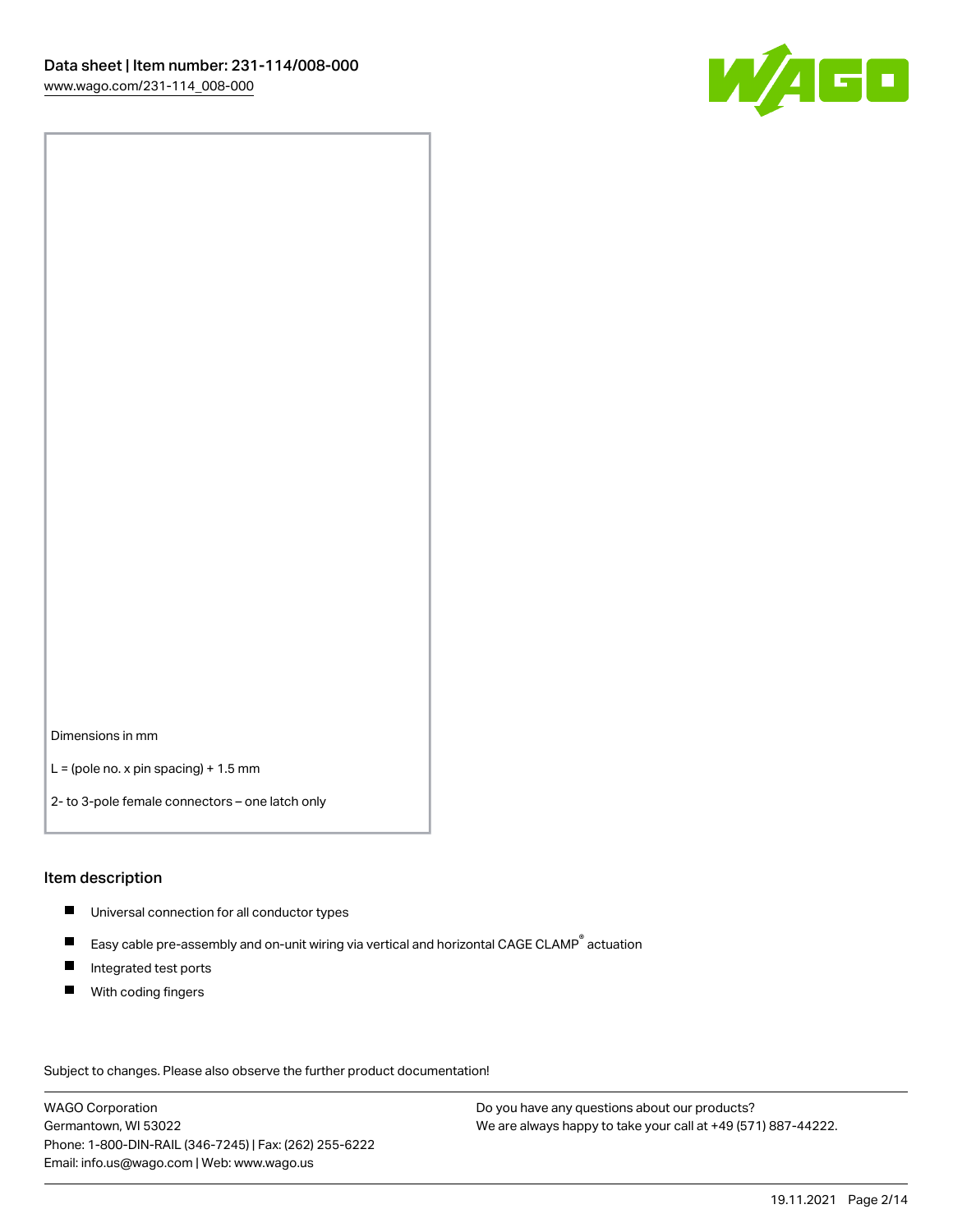

### Data Notes

| Safety information 1 | The MCS-MULTI CONNECTION SYSTEM includes connectors<br>without breaking capacity in accordance with DIN EN 61984. When<br>used as intended, these connectors must not be connected<br>/disconnected when live or under load. The circuit design should<br>ensure header pins, which can be touched, are not live when<br>unmated. |
|----------------------|-----------------------------------------------------------------------------------------------------------------------------------------------------------------------------------------------------------------------------------------------------------------------------------------------------------------------------------|
| Variants:            | Gold-plated or partially gold-plated contact surfaces<br>Other versions (or variants) can be requested from WAGO Sales or<br>configured at https://configurator.wago.com/                                                                                                                                                         |

### Electrical data

### IEC Approvals

| Ratings per                 | IEC/EN 60664-1                                                        |
|-----------------------------|-----------------------------------------------------------------------|
| Rated voltage (III / 3)     | 320 V                                                                 |
| Rated surge voltage (III/3) | 4 <sub>k</sub> V                                                      |
| Rated voltage (III/2)       | 320 V                                                                 |
| Rated surge voltage (III/2) | 4 <sub>k</sub> V                                                      |
| Nominal voltage (II/2)      | 630 V                                                                 |
| Rated surge voltage (II/2)  | 4 <sub>k</sub> V                                                      |
| Rated current               | 16A                                                                   |
| Legend (ratings)            | $(III / 2)$ $\triangle$ Overvoltage category III / Pollution degree 2 |

### UL Approvals

| Approvals per                  | UL 1059 |
|--------------------------------|---------|
| Rated voltage UL (Use Group B) | 300 V   |
| Rated current UL (Use Group B) | 15 A    |
| Rated voltage UL (Use Group D) | 300 V   |
| Rated current UL (Use Group D) | 10 A    |

# Ratings per UL

| Rated voltage UL 1977 | 600 V         |
|-----------------------|---------------|
| Rated current UL 1977 | $\sim$ $\sim$ |

### CSA Approvals

Approvals per CSA

Subject to changes. Please also observe the further product documentation!

| <b>WAGO Corporation</b>                                | Do you have any questions about our products?                 |
|--------------------------------------------------------|---------------------------------------------------------------|
| Germantown, WI 53022                                   | We are always happy to take your call at +49 (571) 887-44222. |
| Phone: 1-800-DIN-RAIL (346-7245)   Fax: (262) 255-6222 |                                                               |
| Email: info.us@wago.com   Web: www.wago.us             |                                                               |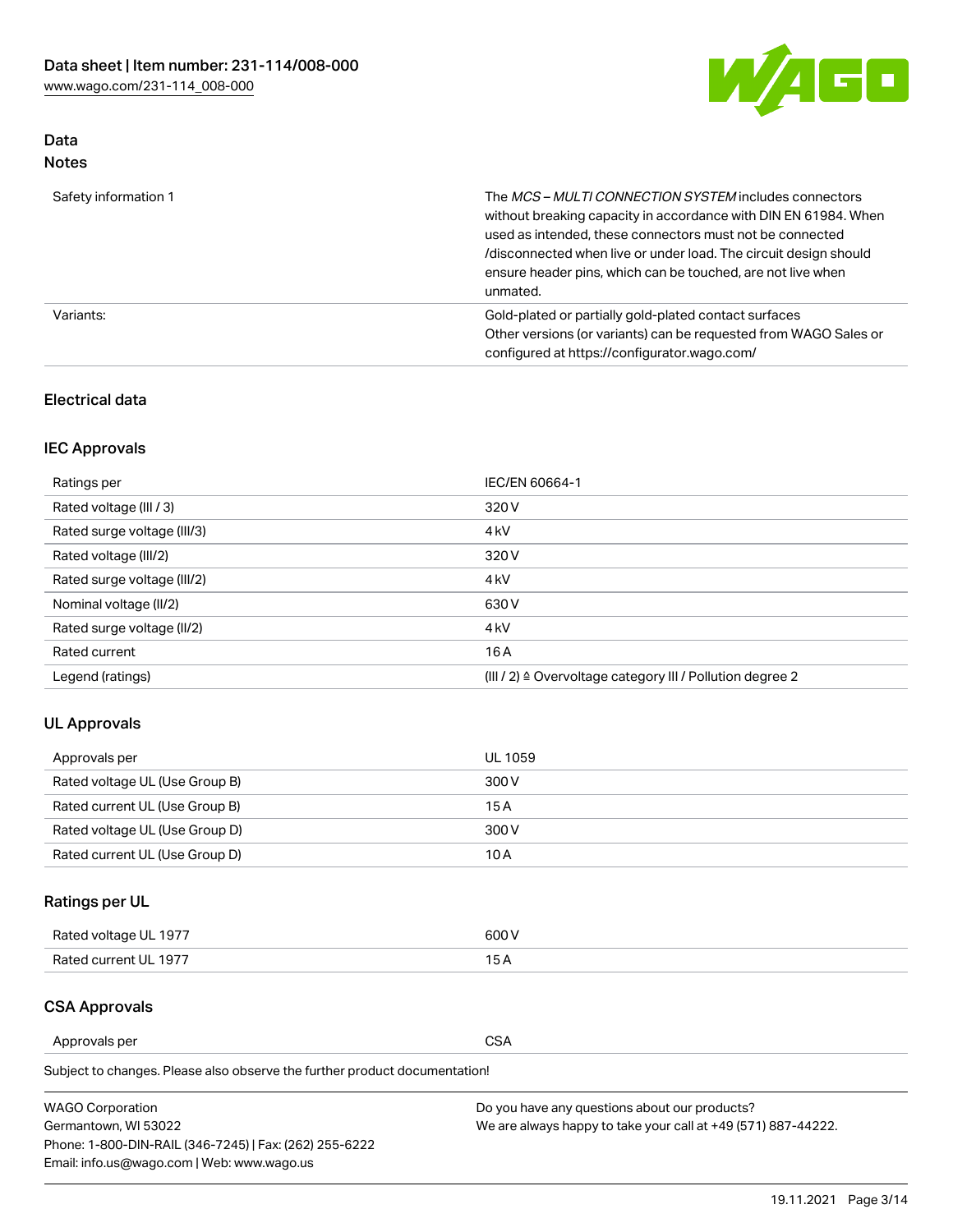[www.wago.com/231-114\\_008-000](http://www.wago.com/231-114_008-000)



| Rated voltage CSA (Use Group B) | 300 V |
|---------------------------------|-------|
| Rated current CSA (Use Group B) | 15 A  |
| Rated voltage CSA (Use Group D) | 300 V |
| Rated current CSA (Use Group D) | 10 A  |

#### Connection data

| Total number of connection points |  |
|-----------------------------------|--|
| Total number of potentials        |  |
| Number of connection types        |  |
| Number of levels                  |  |

#### Connection 1

| Connection technology                             | CAGE CLAMP®                             |
|---------------------------------------------------|-----------------------------------------|
| Actuation type                                    | Operating tool                          |
| Solid conductor                                   | $0.082.5$ mm <sup>2</sup> / 28  12 AWG  |
| Fine-stranded conductor                           | $0.08$ 2.5 mm <sup>2</sup> / 28  12 AWG |
| Fine-stranded conductor; with insulated ferrule   | $0.251.5$ mm <sup>2</sup>               |
| Fine-stranded conductor; with uninsulated ferrule | $0.252.5$ mm <sup>2</sup>               |
| Strip length                                      | $89$ mm $/ 0.310.35$ inch               |
| Number of poles                                   | 14                                      |
| Conductor entry direction to mating direction     | 0°                                      |

### Physical data

| Pin spacing             | 5 mm / 0.197 inch    |
|-------------------------|----------------------|
| Width                   | 71.5 mm / 2.815 inch |
| Height                  | 18.8 mm / 0.74 inch  |
| Height from the surface | 14.3 mm / 0.563 inch |
| Depth                   | 26.5 mm / 1.043 inch |

#### Mechanical data

| Housing sheet thickness | $0.61.2$ mm / 0.024  0.047 inch |
|-------------------------|---------------------------------|
| Mounting type           | Snap-in foot                    |
| Mounting type           | Panel mounting                  |

### Plug-in connection

Contact type (pluggable connector) example a set of the Female connector/socket

Subject to changes. Please also observe the further product documentation!

| WAGO Corporation                                       |  |
|--------------------------------------------------------|--|
| Germantown. WI 53022                                   |  |
| Phone: 1-800-DIN-RAIL (346-7245)   Fax: (262) 255-6222 |  |
| Email: info.us@wago.com   Web: www.wago.us             |  |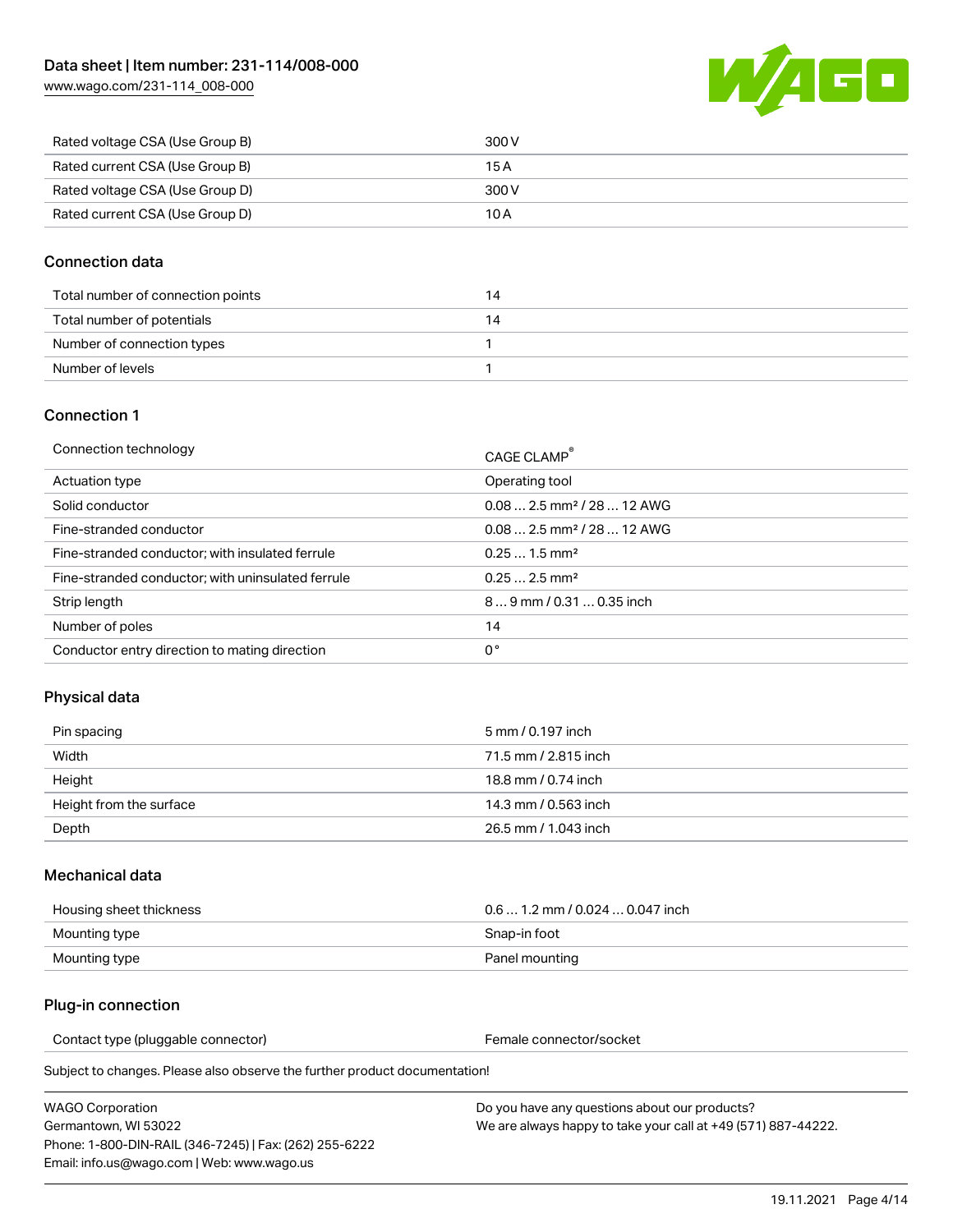[www.wago.com/231-114\\_008-000](http://www.wago.com/231-114_008-000)



| Connector (connection type)   | for conductor |
|-------------------------------|---------------|
| Mismating protection          | No            |
| Locking of plug-in connection | Without       |

### Material data

| Color                       | gray                              |
|-----------------------------|-----------------------------------|
| Material group              |                                   |
| Insulation material         | Polyamide (PA66)                  |
| Flammability class per UL94 | V <sub>0</sub>                    |
| Clamping spring material    | Chrome nickel spring steel (CrNi) |
| Contact material            | Copper alloy                      |
| Contact plating             | tin-plated                        |
| Fire load                   | 0.357 MJ                          |
| Weight                      | 25.4g                             |
|                             |                                   |

#### Environmental requirements

| Limit temperature range | … +85 ° <sup>∩</sup><br>-60 |
|-------------------------|-----------------------------|
|-------------------------|-----------------------------|

### Commercial data

| Product Group         | 3 (Multi Conn. System) |
|-----------------------|------------------------|
| PU (SPU)              | 25 Stück               |
| Packaging type        | box                    |
| Country of origin     | DE                     |
| <b>GTIN</b>           | 4044918341745          |
| Customs tariff number | 8536694040             |

#### Approvals / Certificates

#### Country specific Approvals

| Logo | Approval                               | <b>Additional Approval Text</b> | Certificate<br>name |
|------|----------------------------------------|---------------------------------|---------------------|
|      | CВ<br>DEKRA Certification B.V.         | IEC 61984                       | NL-39756            |
|      | <b>CSA</b><br>DEKRA Certification B.V. | C <sub>22.2</sub>               | LR 18677-<br>25     |

#### Ship Approvals

Subject to changes. Please also observe the further product documentation!

| <b>WAGO Corporation</b>                                | Do you have any questions about our products?                 |
|--------------------------------------------------------|---------------------------------------------------------------|
| Germantown, WI 53022                                   | We are always happy to take your call at +49 (571) 887-44222. |
| Phone: 1-800-DIN-RAIL (346-7245)   Fax: (262) 255-6222 |                                                               |
| Email: info.us@wago.com   Web: www.wago.us             |                                                               |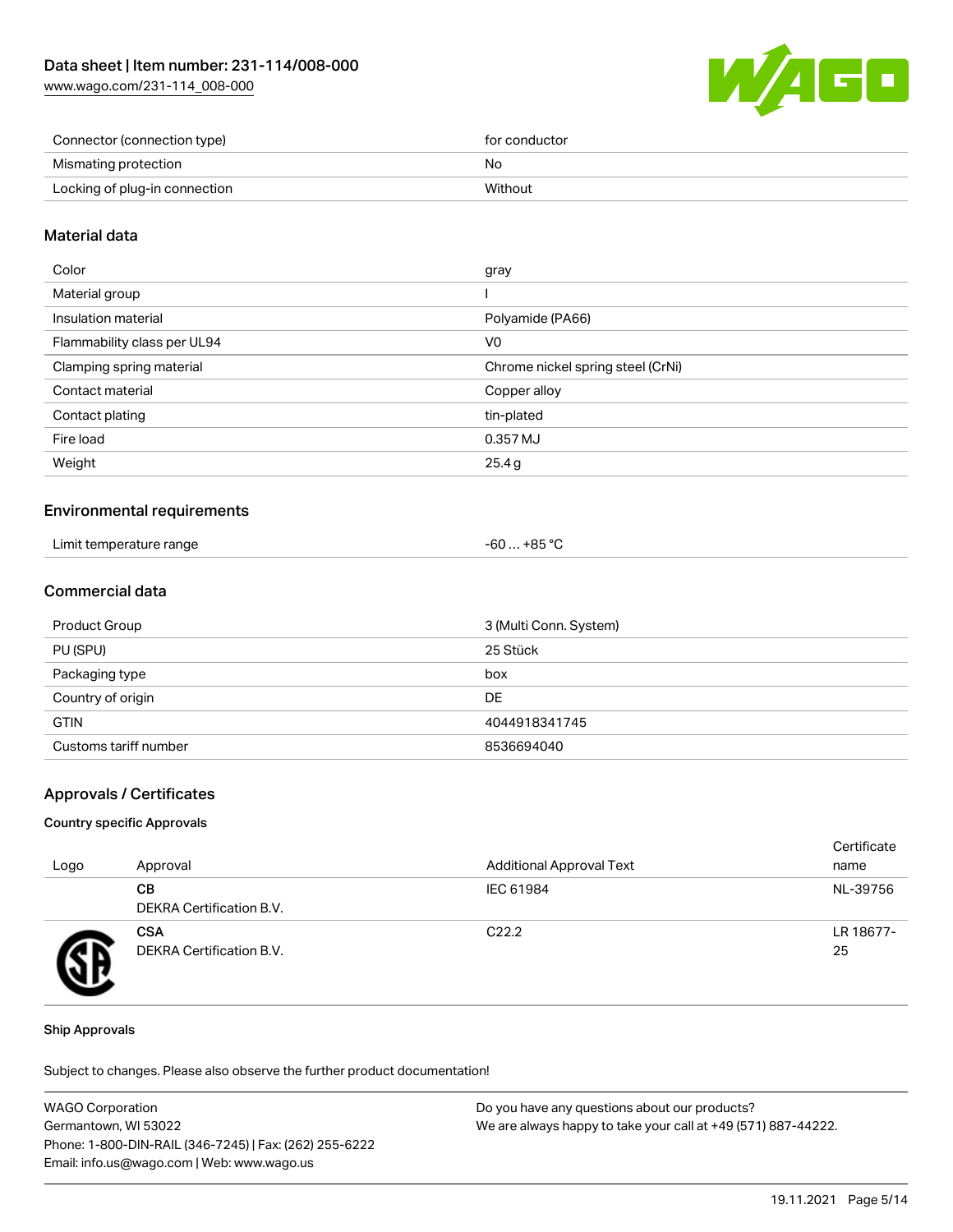# Data sheet | Item number: 231-114/008-000

[www.wago.com/231-114\\_008-000](http://www.wago.com/231-114_008-000)



| Logo                | Approval                                                | <b>Additional Approval Text</b> | Certificate<br>name                |
|---------------------|---------------------------------------------------------|---------------------------------|------------------------------------|
| ABS                 | <b>ABS</b><br>American Bureau of Shipping               | $\overline{\phantom{a}}$        | $19 -$<br>HG1869876-<br><b>PDA</b> |
| <b>BUREAU</b>       | <b>BV</b><br>Bureau Veritas S.A.                        | <b>IEC 60998</b>                | 11915/D0<br><b>BV</b>              |
|                     | <b>DNV GL</b><br>Det Norske Veritas, Germanischer Lloyd | $\overline{\phantom{a}}$        | TAE000016Z                         |
| <b>UL-Approvals</b> |                                                         |                                 |                                    |
| Logo                | Approval                                                | <b>Additional Approval Text</b> | Certificate<br>name                |
|                     | UL<br>Underwriters Laboratories Inc.                    | <b>UL 1059</b>                  | E45172                             |
|                     |                                                         | <b>UL 1977</b>                  | E45171                             |
|                     | <b>UR</b><br>Underwriters Laboratories Inc.             |                                 |                                    |

# **Counterpart**

l

| COOOR | ltem no.231-614<br>Male connector; 14-pole; Pin spacing 5 mm; gray | www.wago.com/231-614 |
|-------|--------------------------------------------------------------------|----------------------|
|       |                                                                    |                      |

### Optional accessories

# Marking accessories

| Marking strip             |                                                                                                                                                                    |                                  |
|---------------------------|--------------------------------------------------------------------------------------------------------------------------------------------------------------------|----------------------------------|
| Item no.: 210-331/500-103 | Marking strips; as a DIN A4 sheet; MARKED; 1-12 (300x); Height of marker strip: 2.3 mm/0.091 in; Strip<br>length 182 mm; Horizontal marking; Self-adhesive; white  | www.wago.com/210-331<br>/500-103 |
| Item no.: 210-331/500-104 | Marking strips; as a DIN A4 sheet; MARKED; 13-24 (300x); Height of marker strip: 2.3 mm/0.091 in; Strip<br>length 182 mm; Horizontal marking; Self-adhesive; white | www.wago.com/210-331<br>/500-104 |
| Item no.: 210-332/500-202 |                                                                                                                                                                    |                                  |
|                           | Subject to changes. Please also observe the further product documentation!                                                                                         |                                  |

| <b>WAGO Corporation</b>                                |
|--------------------------------------------------------|
| Germantown, WI 53022                                   |
| Phone: 1-800-DIN-RAIL (346-7245)   Fax: (262) 255-6222 |
| Email: info.us@wago.com   Web: www.wago.us             |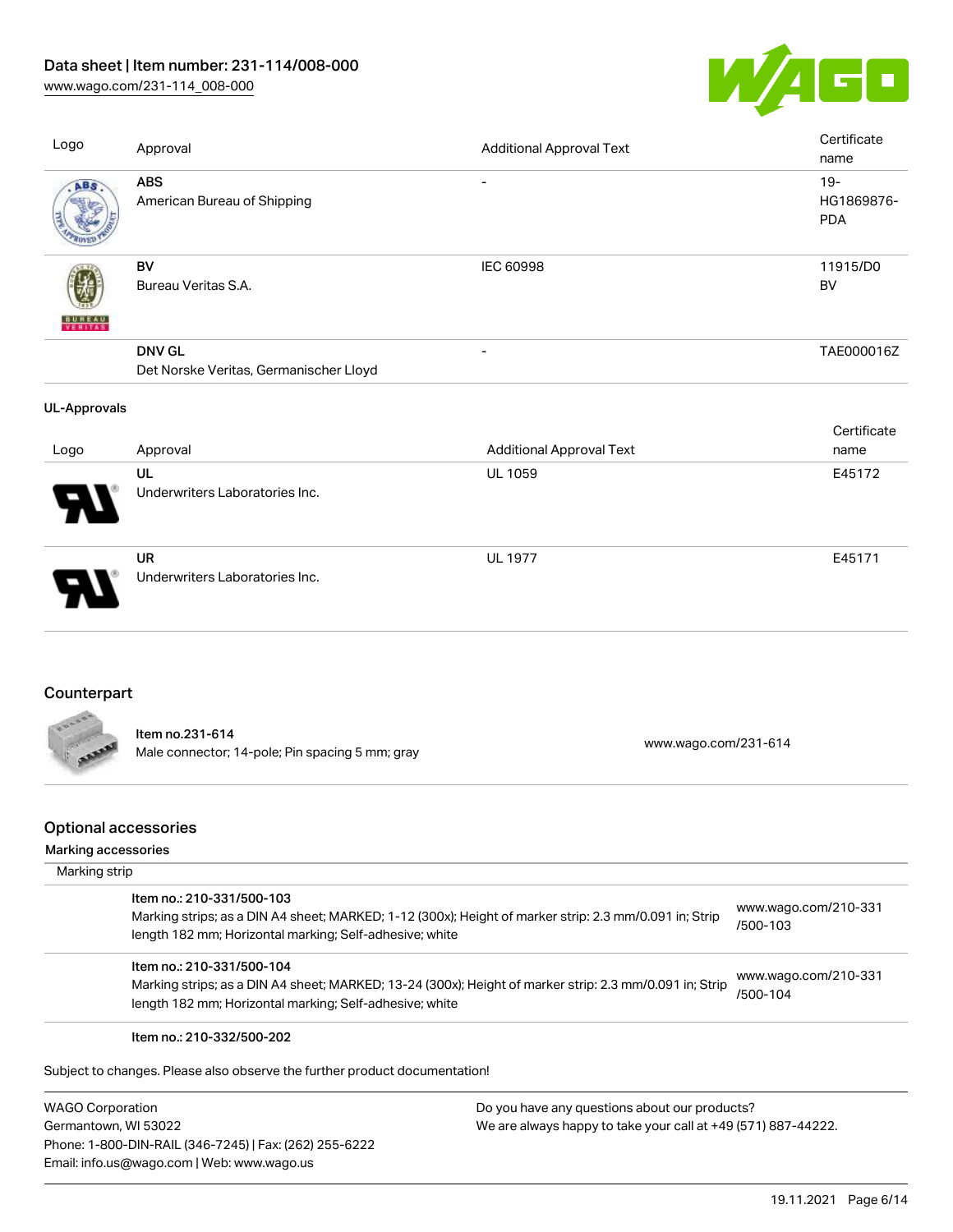

| Marking strips; as a DIN A4 sheet; MARKED; 1-16 (160x); Height of marker strip: 3 mm; Strip length 182 www.wago.com/210-332<br>mm; Horizontal marking; Self-adhesive; white<br>Item no.: 210-332/500-206<br>Marking strips; as a DIN A4 sheet; MARKED; 33-48 (160x); Height of marker strip: 3 mm; Strip length<br>182 mm; Horizontal marking; Self-adhesive; white<br>Item no.: 210-332/500-205<br>Marking strips; as a DIN A4 sheet; MARKED; 1-32 (80x); Height of marker strip: 3 mm; Strip length 182 | /500-202<br>www.wago.com/210-332<br>/500-206 |
|-----------------------------------------------------------------------------------------------------------------------------------------------------------------------------------------------------------------------------------------------------------------------------------------------------------------------------------------------------------------------------------------------------------------------------------------------------------------------------------------------------------|----------------------------------------------|
|                                                                                                                                                                                                                                                                                                                                                                                                                                                                                                           |                                              |
|                                                                                                                                                                                                                                                                                                                                                                                                                                                                                                           |                                              |
| mm; Horizontal marking; Self-adhesive; white                                                                                                                                                                                                                                                                                                                                                                                                                                                              | www.wago.com/210-332<br>/500-205             |
| Item no.: 210-332/500-204<br>Marking strips; as a DIN A4 sheet; MARKED; 17-32 (160x); Height of marker strip: 3 mm; Strip length<br>182 mm; Horizontal marking; Self-adhesive; white                                                                                                                                                                                                                                                                                                                      | www.wago.com/210-332<br>/500-204             |
|                                                                                                                                                                                                                                                                                                                                                                                                                                                                                                           |                                              |
| Mounting accessories                                                                                                                                                                                                                                                                                                                                                                                                                                                                                      |                                              |
| Item no.: 209-148<br>Multi mounting adapter; for DIN-35 rail; 25 mm wide; gray                                                                                                                                                                                                                                                                                                                                                                                                                            | www.wago.com/209-148                         |
|                                                                                                                                                                                                                                                                                                                                                                                                                                                                                                           |                                              |
|                                                                                                                                                                                                                                                                                                                                                                                                                                                                                                           |                                              |
| Item no.: 231-668<br>Lockout caps; for covering unused clamping units; gray                                                                                                                                                                                                                                                                                                                                                                                                                               | www.wago.com/231-668                         |
|                                                                                                                                                                                                                                                                                                                                                                                                                                                                                                           |                                              |
|                                                                                                                                                                                                                                                                                                                                                                                                                                                                                                           |                                              |
| Item no.: 231-672<br>Insulation stop; 0.75 - 1 mm <sup>2</sup> ; dark gray                                                                                                                                                                                                                                                                                                                                                                                                                                | www.wago.com/231-672                         |
| Item no.: 231-670<br>Insulation stop; 0.08-0.2 mm <sup>2</sup> / 0.2 mm <sup>2</sup> "s"; white                                                                                                                                                                                                                                                                                                                                                                                                           | www.wago.com/231-670                         |
| Item no.: 231-671<br>Insulation stop; 0.25 - 0.5 mm <sup>2</sup> ; light gray                                                                                                                                                                                                                                                                                                                                                                                                                             | www.wago.com/231-671                         |
|                                                                                                                                                                                                                                                                                                                                                                                                                                                                                                           |                                              |
|                                                                                                                                                                                                                                                                                                                                                                                                                                                                                                           |                                              |
| Item no.: 231-905<br>Jumper; for conductor entry; 5-way; insulated; gray                                                                                                                                                                                                                                                                                                                                                                                                                                  | www.wago.com/231-905                         |
| Item no.: 231-903<br>Jumper; for conductor entry; 3-way; insulated; gray                                                                                                                                                                                                                                                                                                                                                                                                                                  | www.wago.com/231-903                         |
|                                                                                                                                                                                                                                                                                                                                                                                                                                                                                                           | Item no.: 231-907                            |

WAGO Corporation Germantown, WI 53022 Phone: 1-800-DIN-RAIL (346-7245) | Fax: (262) 255-6222 Email: info.us@wago.com | Web: www.wago.us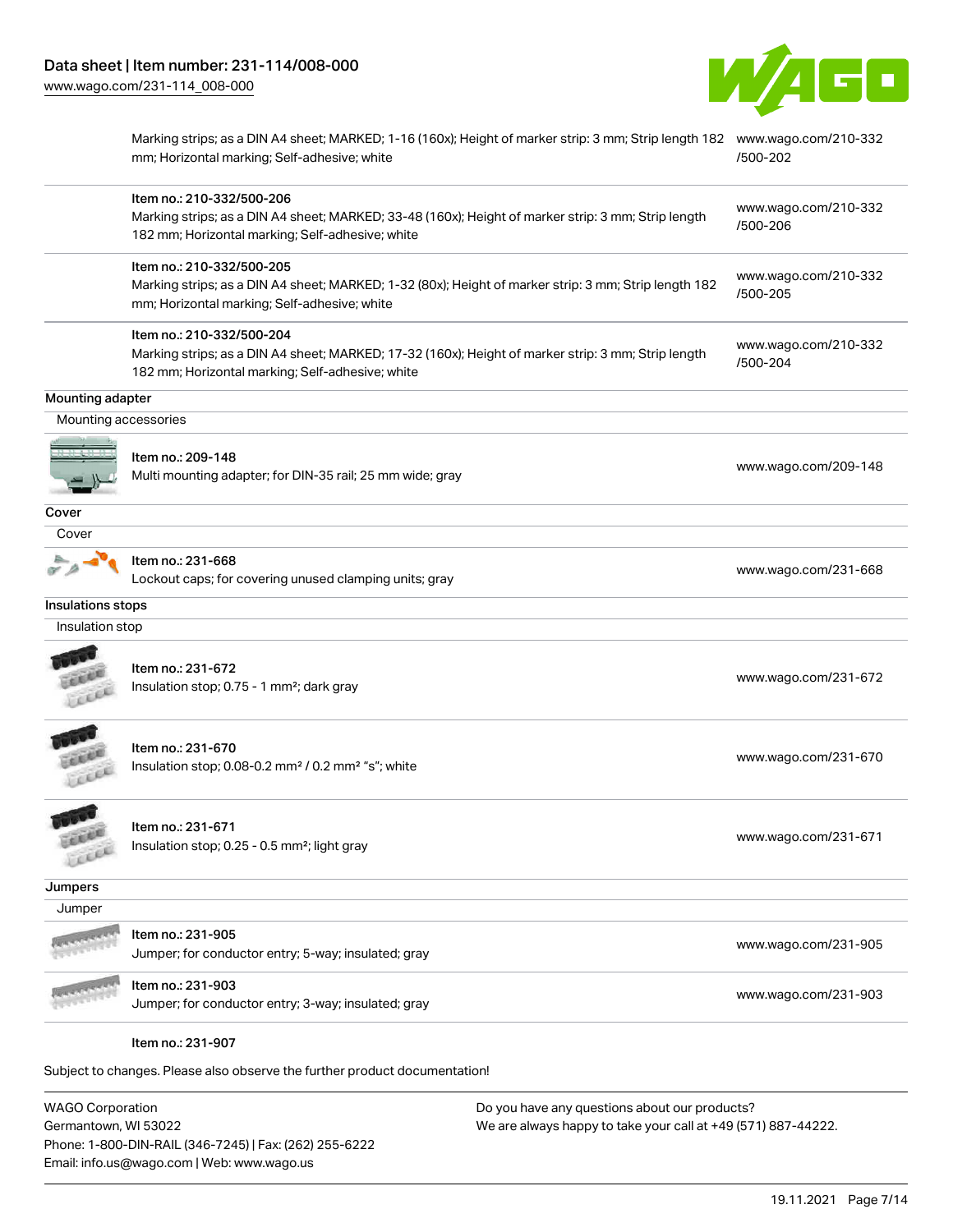# Data sheet | Item number: 231-114/008-000

[www.wago.com/231-114\\_008-000](http://www.wago.com/231-114_008-000)



|                | Operating tool; made of insulating material; 8-way<br>Subject to changes. Please also observe the further product documentation! | www.wago.com/280-438 |
|----------------|----------------------------------------------------------------------------------------------------------------------------------|----------------------|
|                | Operating tool; made of insulating material; 6-way<br>Item no.: 280-438                                                          | www.wago.com/280-436 |
|                | Item no.: 280-435<br>Operating tool; made of insulating material; 5-way; gray<br>Item no.: 280-436                               | www.wago.com/280-435 |
|                | Item no.: 280-440<br>Operating tool; made of insulating material; 10-way                                                         | www.wago.com/280-440 |
|                | Item no.: 280-437<br>Operating tool; made of insulating material; 7-way                                                          | www.wago.com/280-437 |
|                | Item no.: 280-434<br>Operating tool; made of insulating material; 4-way                                                          | www.wago.com/280-434 |
|                | Item no.: 280-432<br>Operating tool; made of insulating material; 2-way; white                                                   | www.wago.com/280-432 |
|                | Item no.: 231-291<br>Operating tool; made of insulating material; 1-way; loose; red                                              | www.wago.com/231-291 |
|                | Item no.: 231-131<br>Operating tool; made of insulating material; 1-way; loose; white                                            | www.wago.com/231-131 |
|                | Item no.: 231-231<br>Combination operating tool; red                                                                             | www.wago.com/231-231 |
|                | Item no.: 231-159<br>Operating tool; natural                                                                                     | www.wago.com/231-159 |
|                | Item no.: 209-132<br>Operating tool; for connecting comb-style jumper bar; 2-way; of insulating material                         | www.wago.com/209-132 |
|                | Item no.: 209-130<br>Operating tool; suitable for 264, 280 and 281 Series; 1-way; of insulating material; white                  | www.wago.com/209-130 |
| Operating tool |                                                                                                                                  |                      |
| Tools          |                                                                                                                                  |                      |
|                | Item no.: 231-902<br>Jumper; for conductor entry; 2-way; insulated; gray                                                         | www.wago.com/231-902 |
|                | ltem no.: 231-910<br>Jumper; for conductor entry; 10-way; insulated; gray                                                        | www.wago.com/231-910 |
|                | Jumper; for conductor entry; 7-way; insulated; gray                                                                              | www.wago.com/231-907 |

WAGO Corporation Germantown, WI 53022 Phone: 1-800-DIN-RAIL (346-7245) | Fax: (262) 255-6222 Email: info.us@wago.com | Web: www.wago.us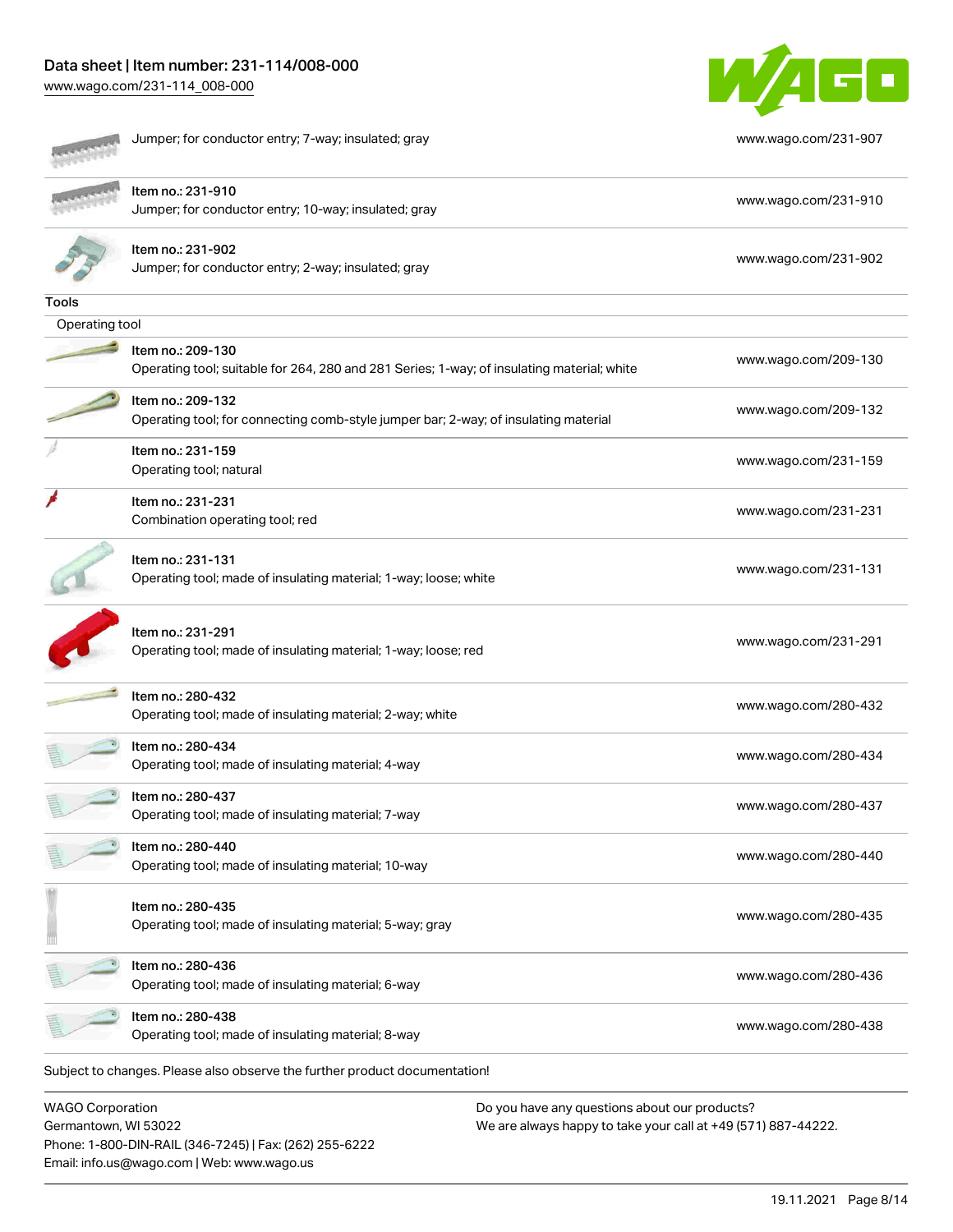

Item no.: 280-433

nem no... 260-433<br>Operating tool; made of insulating material; 3-way [www.wago.com/280-433](http://www.wago.com/280-433)

| <b>Ferrules</b> |                                                                                                                                                                                    |                      |
|-----------------|------------------------------------------------------------------------------------------------------------------------------------------------------------------------------------|----------------------|
| Ferrule         |                                                                                                                                                                                    |                      |
|                 | Item no.: 216-101<br>Ferrule; Sleeve for 0.5 mm <sup>2</sup> / AWG 22; uninsulated; electro-tin plated; silver-colored                                                             | www.wago.com/216-101 |
|                 | Item no.: 216-104<br>Ferrule; Sleeve for 1.5 mm <sup>2</sup> / AWG 16; uninsulated; electro-tin plated; silver-colored                                                             | www.wago.com/216-104 |
|                 | Item no.: 216-106<br>Ferrule; Sleeve for 2.5 mm <sup>2</sup> / AWG 14; uninsulated; electro-tin plated; silver-colored                                                             | www.wago.com/216-106 |
|                 | Item no.: 216-102<br>Ferrule; Sleeve for 0.75 mm <sup>2</sup> / AWG 20; uninsulated; electro-tin plated; silver-colored                                                            | www.wago.com/216-102 |
|                 | Item no.: 216-103<br>Ferrule; Sleeve for 1 mm <sup>2</sup> / AWG 18; uninsulated; electro-tin plated                                                                               | www.wago.com/216-103 |
|                 | Item no.: 216-123<br>Ferrule; Sleeve for 1 mm <sup>2</sup> / AWG 18; uninsulated; electro-tin plated; silver-colored                                                               | www.wago.com/216-123 |
|                 | Item no.: 216-122<br>Ferrule; Sleeve for 0.75 mm <sup>2</sup> / AWG 20; uninsulated; electro-tin plated; silver-colored                                                            | www.wago.com/216-122 |
| J.              | Item no.: 216-124<br>Ferrule; Sleeve for 1.5 mm <sup>2</sup> / AWG 16; uninsulated; electro-tin plated                                                                             | www.wago.com/216-124 |
|                 | Item no.: 216-142<br>Ferrule; Sleeve for 0.75 mm <sup>2</sup> / 18 AWG; uninsulated; electro-tin plated; electrolytic copper; gastight<br>crimped; acc. to DIN 46228, Part 1/08.92 | www.wago.com/216-142 |
|                 | Item no.: 216-132<br>Ferrule; Sleeve for 0.34 mm <sup>2</sup> / AWG 24; uninsulated; electro-tin plated                                                                            | www.wago.com/216-132 |
| ī.              | Item no.: 216-121<br>Ferrule; Sleeve for 0.5 mm <sup>2</sup> / AWG 22; uninsulated; electro-tin plated; silver-colored                                                             | www.wago.com/216-121 |
|                 | Item no.: 216-143<br>Ferrule; Sleeve for 1 mm <sup>2</sup> / AWG 18; uninsulated; electro-tin plated; electrolytic copper; gastight<br>crimped; acc. to DIN 46228, Part 1/08.92    | www.wago.com/216-143 |
|                 | Item no.: 216-131<br>Ferrule; Sleeve for 0.25 mm <sup>2</sup> / AWG 24; uninsulated; electro-tin plated; silver-colored                                                            | www.wago.com/216-131 |
| 1               | Item no.: 216-141<br>Ferrule; Sleeve for 0.5 mm <sup>2</sup> / 20 AWG; uninsulated; electro-tin plated; electrolytic copper; gastight<br>crimped; acc. to DIN 46228, Part 1/08.92  | www.wago.com/216-141 |
| s.              | Item no.: 216-152<br>Ferrule; Sleeve for 0.34 mm <sup>2</sup> / AWG 24; uninsulated; electro-tin plated                                                                            | www.wago.com/216-152 |
|                 | Item no.: 216-203<br>Ferrule; Sleeve for 1 mm <sup>2</sup> / AWG 18; insulated; electro-tin plated; red                                                                            | www.wago.com/216-203 |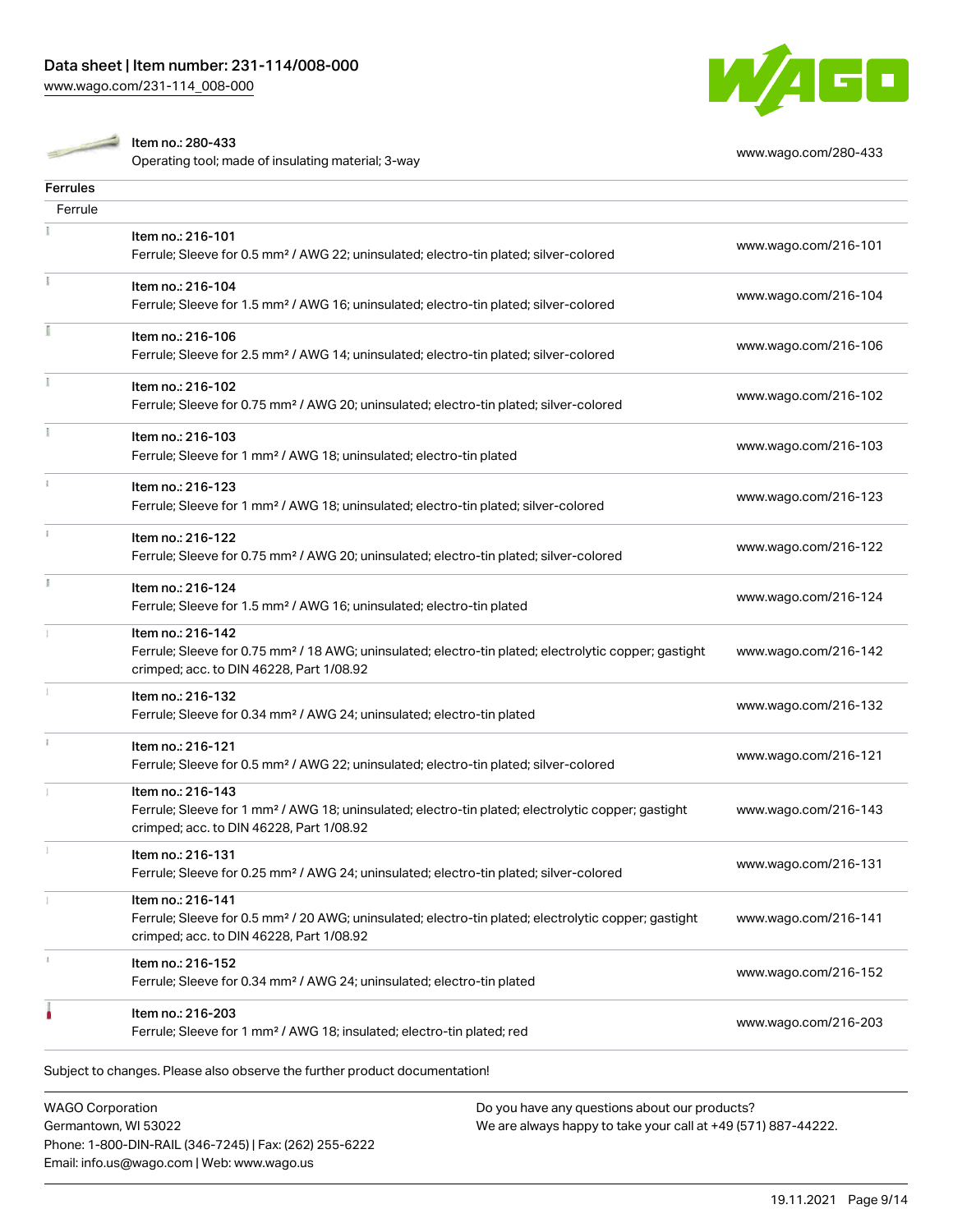### Data sheet | Item number: 231-114/008-000

[www.wago.com/231-114\\_008-000](http://www.wago.com/231-114_008-000)



|   | Item no.: 216-202<br>Ferrule; Sleeve for 0.75 mm <sup>2</sup> / 18 AWG; insulated; electro-tin plated; gray                                                                                             | www.wago.com/216-202 |
|---|---------------------------------------------------------------------------------------------------------------------------------------------------------------------------------------------------------|----------------------|
|   | Item no.: 216-151<br>Ferrule; Sleeve for 0.25 mm <sup>2</sup> / AWG 24; uninsulated; electro-tin plated                                                                                                 | www.wago.com/216-151 |
| Â | Item no.: 216-204<br>Ferrule; Sleeve for 1.5 mm <sup>2</sup> / AWG 16; insulated; electro-tin plated; black                                                                                             | www.wago.com/216-204 |
|   | Item no.: 216-144<br>Ferrule; Sleeve for 1.5 mm <sup>2</sup> / AWG 16; uninsulated; electro-tin plated; electrolytic copper; gastight<br>crimped; acc. to DIN 46228, Part 1/08.92; silver-colored       | www.wago.com/216-144 |
|   | Item no.: 216-201<br>Ferrule; Sleeve for 0.5 mm <sup>2</sup> / 20 AWG; insulated; electro-tin plated; white                                                                                             | www.wago.com/216-201 |
|   | Item no.: 216-223<br>Ferrule; Sleeve for 1 mm <sup>2</sup> / AWG 18; insulated; electro-tin plated; red                                                                                                 | www.wago.com/216-223 |
|   | Item no.: 216-241<br>Ferrule; Sleeve for 0.5 mm <sup>2</sup> / 20 AWG; insulated; electro-tin plated; electrolytic copper; gastight<br>crimped; acc. to DIN 46228, Part 4/09.90; white                  | www.wago.com/216-241 |
|   | Item no.: 216-242<br>Ferrule; Sleeve for 0.75 mm <sup>2</sup> / 18 AWG; insulated; electro-tin plated; electrolytic copper; gastight<br>crimped; acc. to DIN 46228, Part 4/09.90; gray                  | www.wago.com/216-242 |
|   | Item no.: 216-222<br>Ferrule; Sleeve for 0.75 mm <sup>2</sup> / 18 AWG; insulated; electro-tin plated; gray                                                                                             | www.wago.com/216-222 |
|   | Item no.: 216-221<br>Ferrule; Sleeve for 0.5 mm <sup>2</sup> / 20 AWG; insulated; electro-tin plated; white                                                                                             | www.wago.com/216-221 |
| 1 | Item no.: 216-224<br>Ferrule; Sleeve for 1.5 mm <sup>2</sup> / AWG 16; insulated; electro-tin plated; black                                                                                             | www.wago.com/216-224 |
|   | Item no.: 216-243<br>Ferrule; Sleeve for 1 mm <sup>2</sup> / AWG 18; insulated; electro-tin plated; electrolytic copper; gastight crimped; www.wago.com/216-243<br>acc. to DIN 46228, Part 4/09.90; red |                      |
| 1 | Item no.: 216-244<br>Ferrule; Sleeve for 1.5 mm <sup>2</sup> / AWG 16; insulated; electro-tin plated; electrolytic copper; gastight<br>crimped; acc. to DIN 46228, Part 4/09.90; black                  | www.wago.com/216-244 |
| ۰ | Item no.: 216-263<br>Ferrule; Sleeve for 1 mm <sup>2</sup> / AWG 18; insulated; electro-tin plated; electrolytic copper; gastight crimped; www.wago.com/216-263<br>acc. to DIN 46228, Part 4/09.90; red |                      |
| Â | Item no.: 216-264<br>Ferrule; Sleeve for 1.5 mm <sup>2</sup> / AWG 16; insulated; electro-tin plated; electrolytic copper; gastight<br>crimped; acc. to DIN 46228, Part 4/09.90; black                  | www.wago.com/216-264 |
| 1 | Item no.: 216-284<br>Ferrule; Sleeve for 1.5 mm <sup>2</sup> / AWG 16; insulated; electro-tin plated; electrolytic copper; gastight<br>crimped; acc. to DIN 46228, Part 4/09.90; black                  | www.wago.com/216-284 |
|   | Item no.: 216-262<br>Ferrule; Sleeve for 0.75 mm <sup>2</sup> / 18 AWG; insulated; electro-tin plated; electrolytic copper; gastight<br>crimped; acc. to DIN 46228, Part 4/09.90; gray                  | www.wago.com/216-262 |
|   | Subject to changes. Please also observe the further product documentation!                                                                                                                              |                      |
|   |                                                                                                                                                                                                         |                      |

WAGO Corporation Germantown, WI 53022 Phone: 1-800-DIN-RAIL (346-7245) | Fax: (262) 255-6222 Email: info.us@wago.com | Web: www.wago.us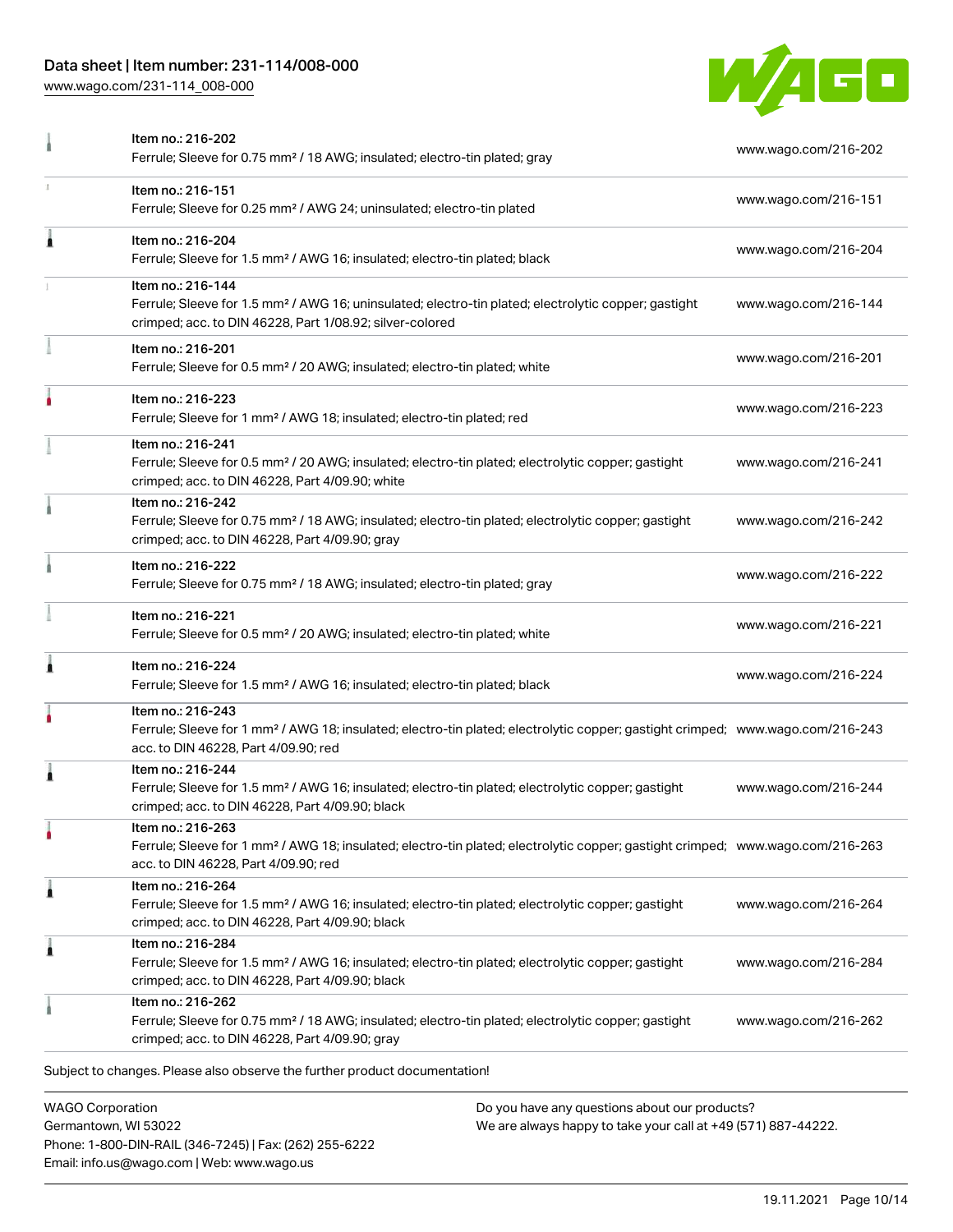Phone: 1-800-DIN-RAIL (346-7245) | Fax: (262) 255-6222

Email: info.us@wago.com | Web: www.wago.us

[www.wago.com/231-114\\_008-000](http://www.wago.com/231-114_008-000)



|                                                         | Item no.: 216-301<br>Ferrule; Sleeve for 0.25 mm <sup>2</sup> / AWG 24; insulated; electro-tin plated; yellow              |                                                                                                                |                      | www.wago.com/216-301 |  |
|---------------------------------------------------------|----------------------------------------------------------------------------------------------------------------------------|----------------------------------------------------------------------------------------------------------------|----------------------|----------------------|--|
|                                                         | Item no.: 216-321<br>Ferrule; Sleeve for 0.25 mm <sup>2</sup> / AWG 24; insulated; electro-tin plated; yellow              |                                                                                                                | www.wago.com/216-321 |                      |  |
|                                                         | Item no.: 216-322<br>Ferrule; Sleeve for 0.34 mm <sup>2</sup> / 22 AWG; insulated; electro-tin plated; green               |                                                                                                                | www.wago.com/216-322 |                      |  |
|                                                         | Item no.: 216-302<br>Ferrule; Sleeve for 0.34 mm <sup>2</sup> / 22 AWG; insulated; electro-tin plated; green               |                                                                                                                | www.wago.com/216-302 |                      |  |
| <b>Testing accessories</b>                              |                                                                                                                            |                                                                                                                |                      |                      |  |
| Testing accessories                                     |                                                                                                                            |                                                                                                                |                      |                      |  |
|                                                         | Item no.: 210-136<br>Test plug; 2 mm Ø; with 500 mm cable                                                                  |                                                                                                                | www.wago.com/210-136 |                      |  |
|                                                         | Item no.: 231-661<br>Test plugs for female connectors; for 5 mm and 5.08 mm pin spacing; 2,50 mm <sup>2</sup> ; light gray |                                                                                                                | www.wago.com/231-661 |                      |  |
| Mounting                                                |                                                                                                                            |                                                                                                                |                      |                      |  |
| Mounting accessories                                    |                                                                                                                            |                                                                                                                |                      |                      |  |
|                                                         | Item no.: 209-137<br>Mounting adapter; can be used as end stop; 6.5 mm wide; gray                                          |                                                                                                                | www.wago.com/209-137 |                      |  |
| <b>Downloads</b><br>Documentation                       |                                                                                                                            |                                                                                                                |                      |                      |  |
| <b>Additional Information</b><br>Technical explanations |                                                                                                                            | 2019 Apr 3                                                                                                     | pdf<br>2.0 MB        | Download             |  |
| <b>CAD files</b>                                        |                                                                                                                            |                                                                                                                |                      |                      |  |
| CAD data                                                |                                                                                                                            |                                                                                                                |                      |                      |  |
| 2D/3D Models 231-114/008-000                            |                                                                                                                            |                                                                                                                | URL                  | Download             |  |
| <b>CAE</b> data                                         |                                                                                                                            |                                                                                                                |                      |                      |  |
| EPLAN Data Portal 231-114/008-000                       |                                                                                                                            |                                                                                                                | URL                  | Download             |  |
| ZUKEN Portal 231-114/008-000                            |                                                                                                                            |                                                                                                                | <b>URL</b>           | Download             |  |
| EPLAN Data Portal 231-114/008-000                       |                                                                                                                            |                                                                                                                | URL                  | Download             |  |
|                                                         | Subject to changes. Please also observe the further product documentation!                                                 |                                                                                                                |                      |                      |  |
| <b>WAGO Corporation</b><br>Germantown, WI 53022         |                                                                                                                            | Do you have any questions about our products?<br>We are always happy to take your call at +49 (571) 887-44222. |                      |                      |  |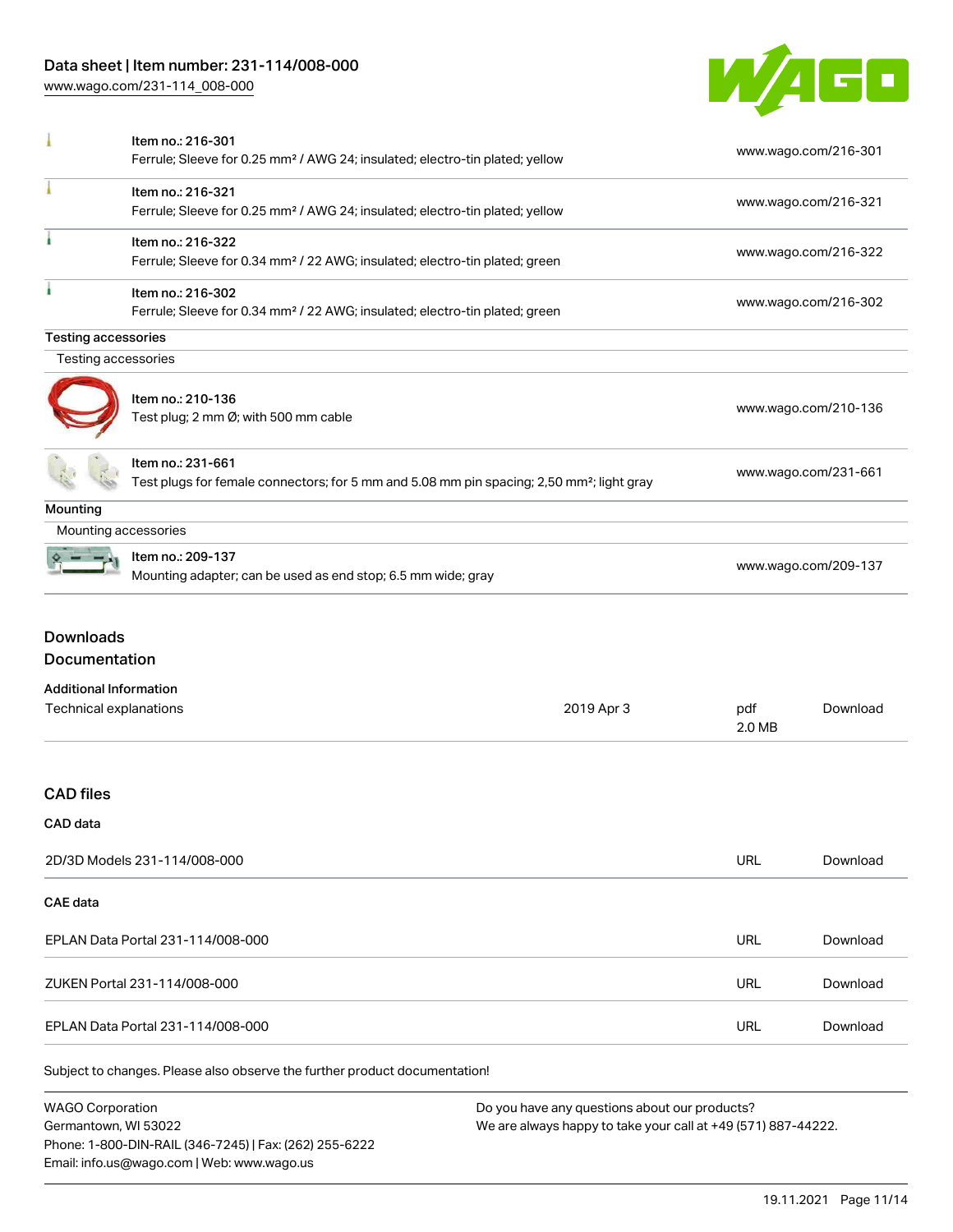

#### Environmental Product Compliance

Compliance Search

Environmental Product Compliance 231-114/008-000 1-conductor female connector; CAGE CLAMP®; 2.5 mm²; Pin spacing 5 mm; 14-pole; Snap-in mounting feet; 2,50 mm²; gray

URL [Download](https://www.wago.com/global/d/ComplianceLinkMediaContainer_231-114_008-000)

#### Installation Notes



Inserting a conductor via 3.5 mm screwdriver – CAGE CLAMP® actuation parallel to conductor entry.



Inserting a conductor via 3.5 mm screwdriver – CAGE CLAMP® actuation perpendicular to conductor entry.



Inserting a conductor into CAGE CLAMP® unit via operating lever (231-291).



Inserting a conductor via operating tool.

Subject to changes. Please also observe the further product documentation!

WAGO Corporation Germantown, WI 53022 Phone: 1-800-DIN-RAIL (346-7245) | Fax: (262) 255-6222 Email: info.us@wago.com | Web: www.wago.us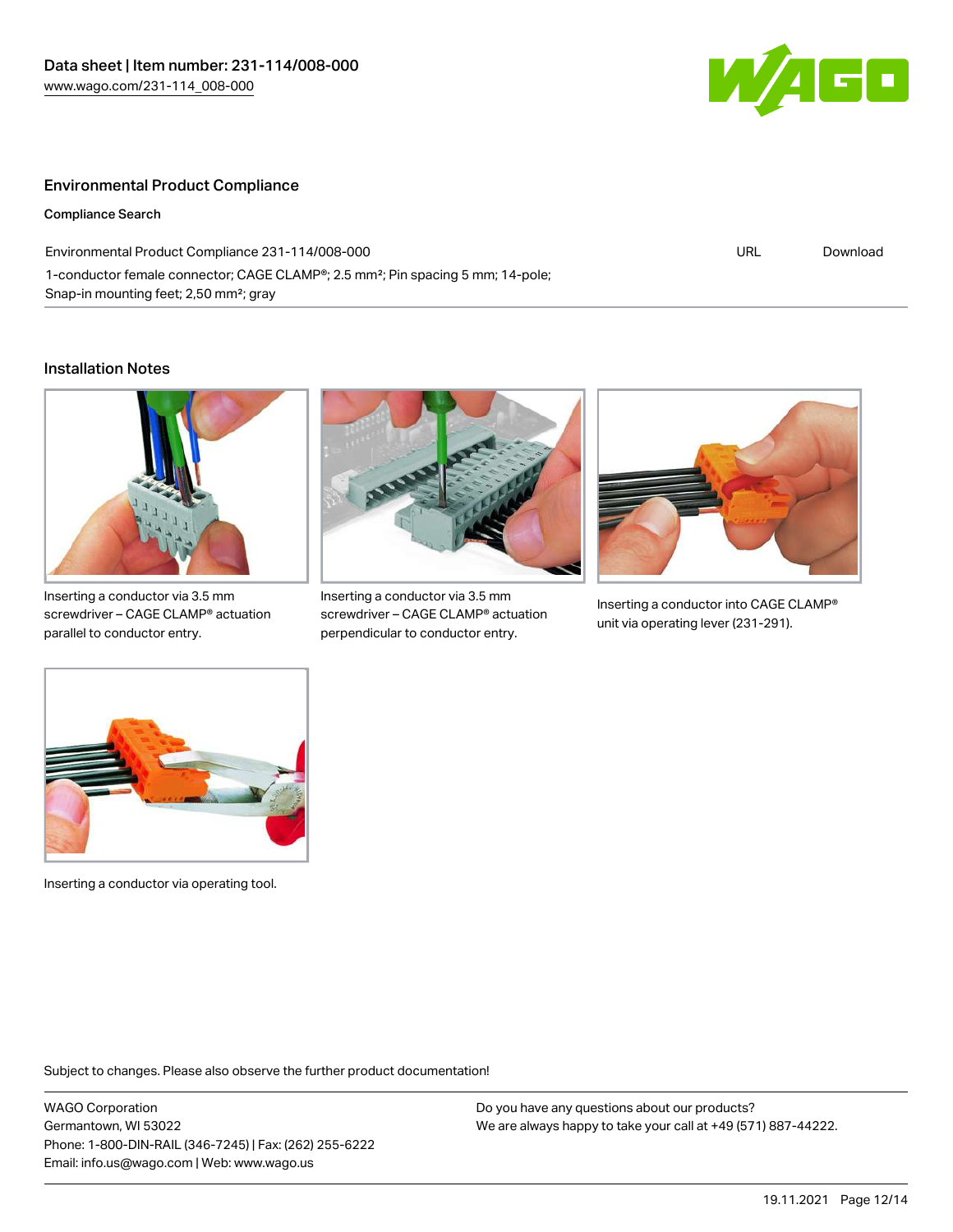



Coding a female connector by removing coding finger(s).



Testing – female connector with CAGE CLAMP®

Integrated test ports for testing perpendicular to conductor entry via 2 or 2.3 mm Ø test plug

#### Installation



Male connector with strain relief plate



Strain relief housing shown with a male connector equipped with CAGE CLAMP®

Subject to changes. Please also observe the further product documentation!

WAGO Corporation Germantown, WI 53022 Phone: 1-800-DIN-RAIL (346-7245) | Fax: (262) 255-6222 Email: info.us@wago.com | Web: www.wago.us